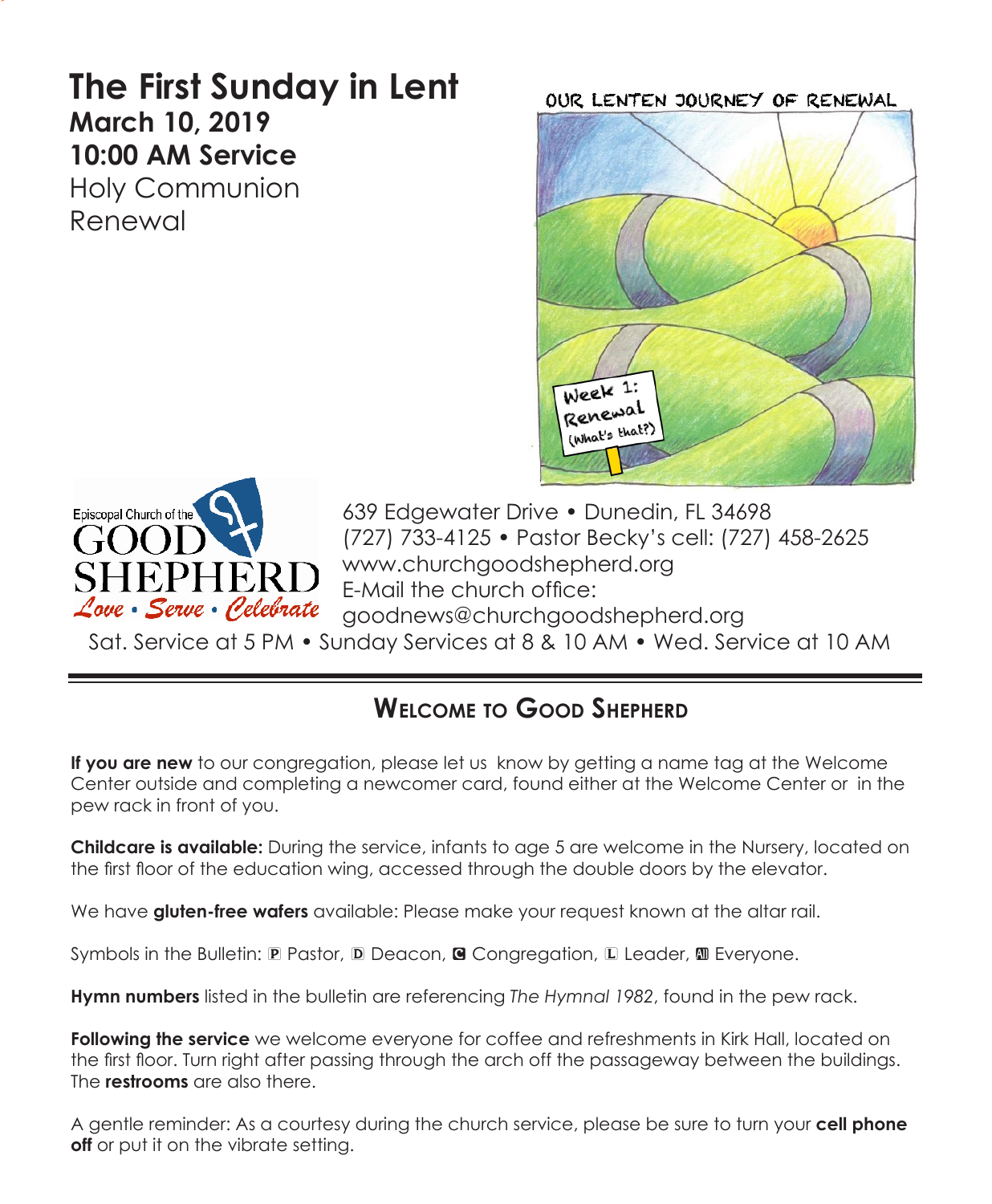### **Gathering for Worship**

**Prelude** *In God, My Faithful God* J. Brahms *[Please stand when the chimes sound.]*

**Gathering Hymn** *Great Is Thy Faithfulness Great is thy faithfulness, O God my Father; there is no shadow of turning with thee; thou changest not, thy compassions they fail not; as thou hast been, thou forever wilt be.*

> Refrain *Great is thy faithfulness! Great is thy faithfulness! Morning by morning new mercies I see; all I have needed thy hand hath provided; great is thy faithfulness, Lord, unto me.*

*Pardon for sin and a peace that endureth, thine own dear presence to cheer and to guide; strength for today and bright hope for tomorrow, blessings all mine, with ten thousand beside!* Refrain

**Welcome and Announcements**

*[Please be seated.]*

### **Mission Moment**

### **Acclamation**

*[Please stand.]*

- P Bless the Lord who forgives all our sins;
- C **His mercy endures for ever.**

### **Gathering Prayer**

- P We pray together for the renewal of our lives as the Holy Spirit works in, with, and among us this Lenten season.
- a **Blessed are you, God of growth and discovery; yours is the inspiration that has altered and changed our lives; yours is the power that has brought us to new dangers and opportunities. Set us, your new creation, to walk through this new world, watching and learning, loving and trusting, until your kingdom comes. Amen.**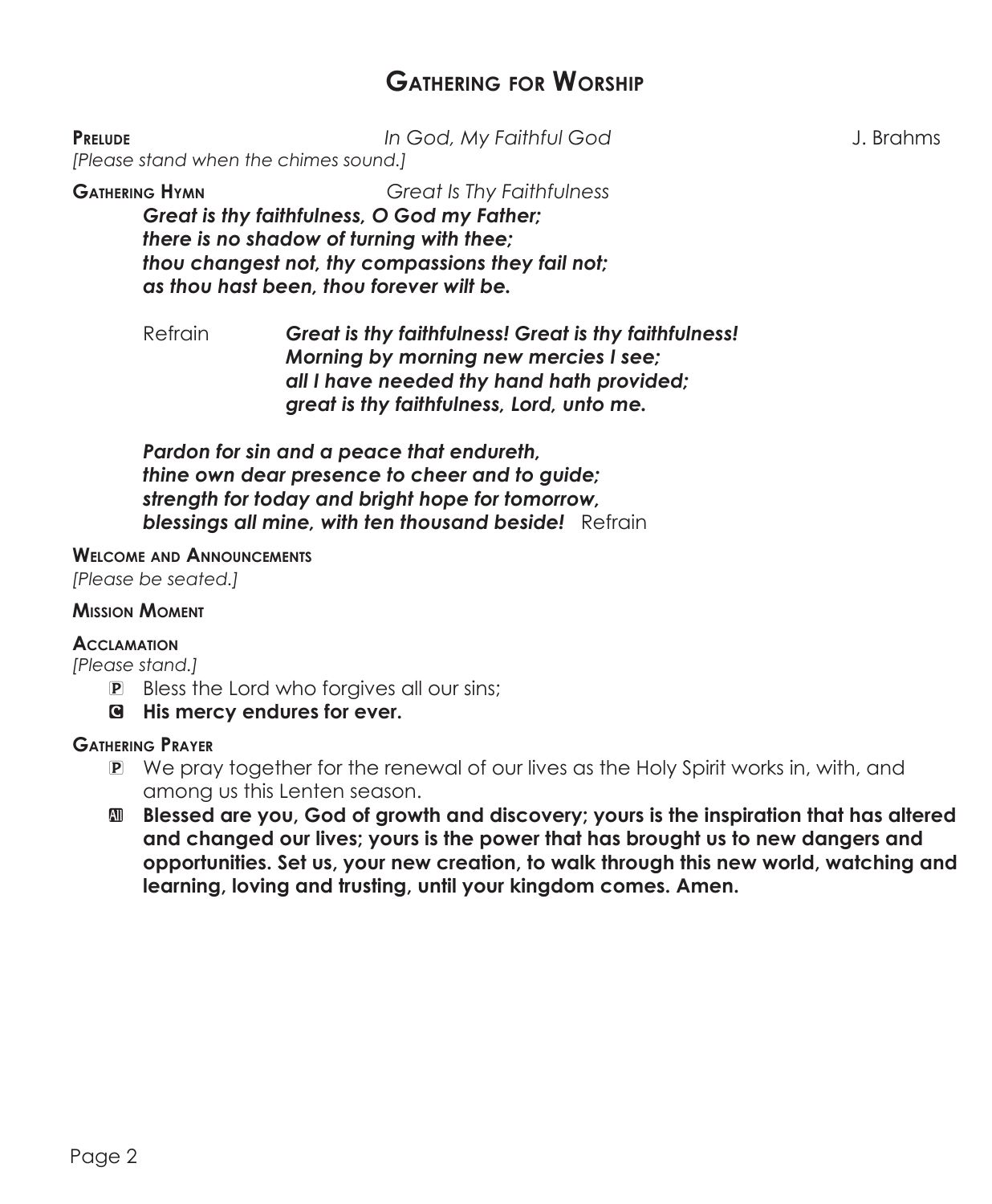

### **Collect of the Day**

P The Lord be with you.

### C **And also with you.**

- P Let us pray… Lord God, our strength, the struggle between good and evil rages within and around us, and the devil and all the forces that defy you tempt us with empty promises. Keep us steadfast in your word, and when we fall, raise us again and restore us through your Son, Jesus Christ, our Savior and Lord, who lives and reigns with you and the Holy Spirit, one God, now and forever.
- C **Amen.**

## **Word of God**

**The Readings:** Lamentations 3:18–26 • Psalm 103:1–8 • 1 Corinthians 12:31, 13:4–8a

```
• Matthew 6:1-6, 16-21
[Please be seated.]
```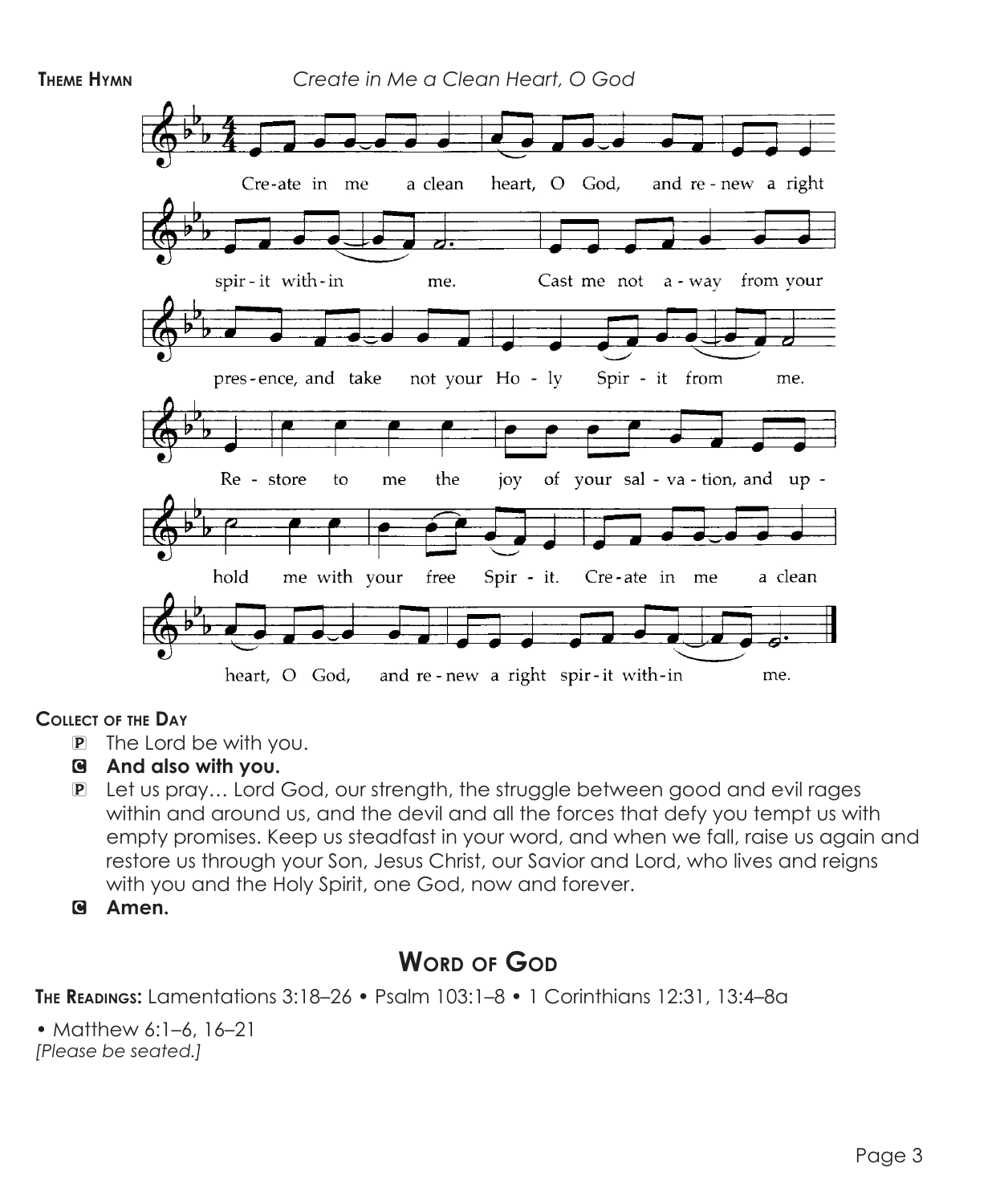The First Reading

L *The First Reading is taken from Lamentations, chapter 3…*

I thought: My future is gone, as well as my hope from the Lord. The memory of my suffering and homelessness is bitterness and poison. I can't help but remember and am depressed. I call all this to mind—therefore, I will wait.

 Certainly the faithful love of the Lord hasn't ended; certainly God's compassion isn't through! They are renewed every morning. Great is your faithfulness. I think: The Lord is my portion! Therefore, I'll wait for him. The Lord is good to those who hope in him, to the person who seeks him. It's good to wait in silence for the Lord's deliverance.

- L The Word of the Lord
- C **Thanks be to God.**

The Psalm: [*sing to the tune: I Love Thy Kingdom, Lord*] *[Please remain seated.]*

*O bless the Lord, my soul; O bless God's Name indeed; Let all that is within me know How God has met my need.*

*Lord, you forgive our sins And heal our wickedness; You crown our life, saved from the grave, With loving faithfulness.*

*You fill us with good things, And you renew our youth; For all who are oppressed, O Lord, Bring justice forth and truth.*

*To Moses you gave laws, To Israel a path; Lord, you are merciful and kind And ever slow to wrath.*

The Second Reading:

L *The Second Reading is taken from 1 Corinthians, chapters 12 and 13…* Use your ambition to try to get the greater gifts. And I'm going to show you an even better way.

 Love is patient, love is kind, it isn't jealous, it doesn't brag, it isn't arrogant, it isn't rude, it doesn't seek its own advantage, it isn't irritable, it doesn't keep a record of complaints, it isn't happy with injustice, but it is happy with the truth. Love puts up with all things, trusts in all things, hopes for all things, endures all things. Love never fails.

- L The Word of the Lord.
- C **Thanks be to God.**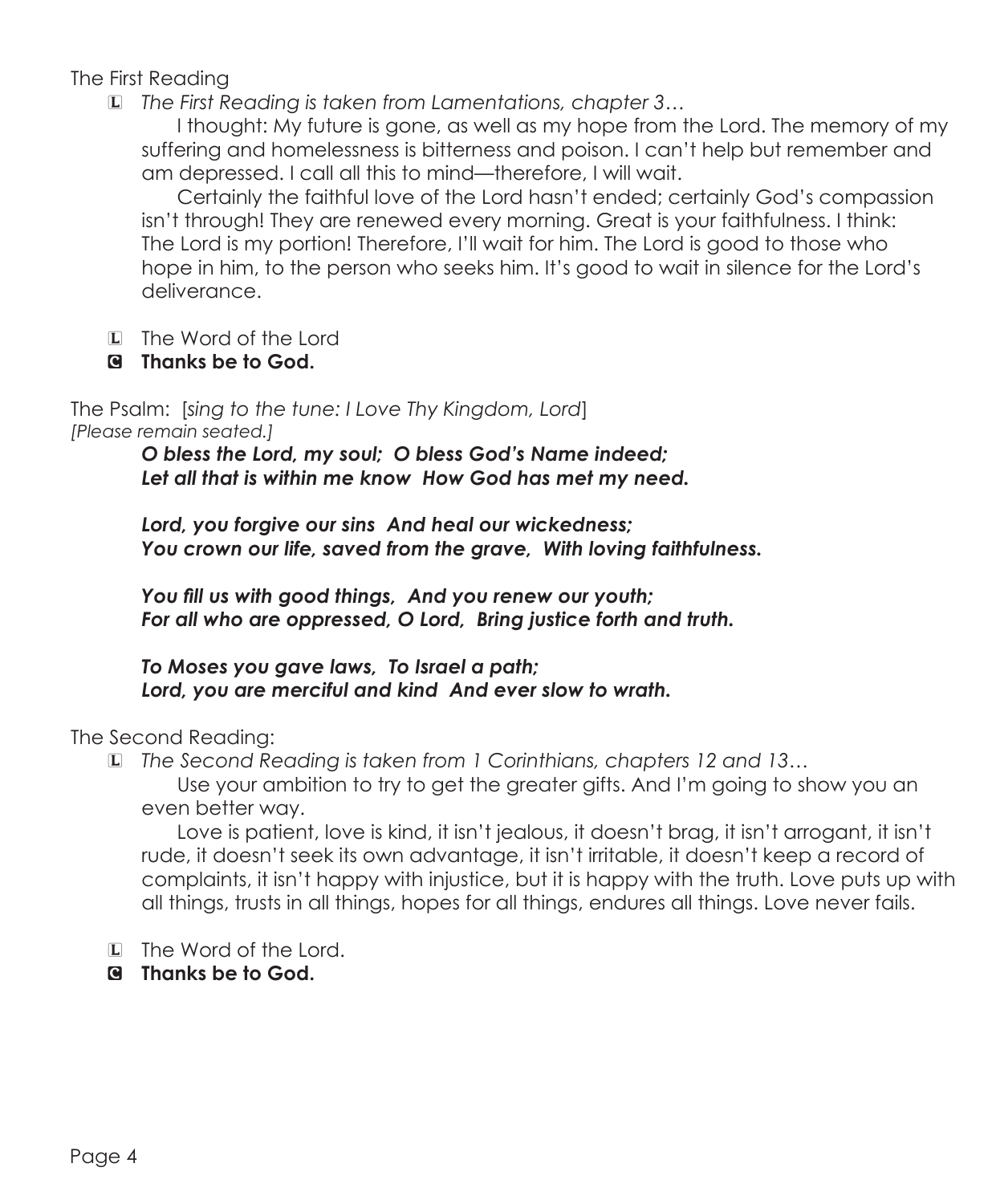*[Please stand.]*

*Open your ears, O faithful people, open your ears and hear God's word. Open your hearts, O royal priesthood, God has come to you.* 

### Refrain: *God has spoken to his people, bless his holy Name! And his words are words of wisdom, burning like a flame.*

*They who have ears to hear the message, they who have ears, then let them hear.* **They who would learn the way of wisdom, let them hear God's word.** Refrain

The Gospel:

- D The Holy Gospel of our Lord Jesus Christ according to Matthew.
- C **Glory to you, Lord Christ.**
- D [Jesus said,] "Be careful that you don't practice your religion in front of people to draw their attention. If you do, you will have no reward from your Father who is in heaven

"Whenever you give to the poor, don't blow your trumpet as the hypocrites do in the synagogues and in the streets so that they may get praise from people. I assure you, that's the only reward they'll get. But when you give to the poor, don't let your left hand know what your right hand is doing so that you may give to the poor in secret. Your Father who sees what you do in secret will reward you.

"When you pray, don't be like hypocrites. They love to pray standing in the synagogues and on the street corners so that people will see them. I assure you, that's the only reward they'll get. But when you pray, go to your room, shut the door, and pray to your Father who is present in that secret place. Your Father who sees what you do in secret will reward you.

"And when you fast, don't put on a sad face like the hypocrites. They distort their faces so people will know they are fasting. I assure you that they have their reward. When you fast, brush your hair and wash your face. Then you won't look like you are fasting to people, but only to your Father who is present in that secret place. Your Father who sees in secret will reward you.

"Stop collecting treasures for your own benefit on earth, where moth and rust eat them and where thieves break in and steal them. Instead, collect treasures for yourselves in heaven, where moth and rust don't eat them and where thieves don't break in and steal them. Where your treasure is, there your heart will be also.

- D The Gospel of the Lord.
- C **Praise to you, Lord Christ.**

**SERMON** Becky Robbins-Penniman

*[Please be seated.]*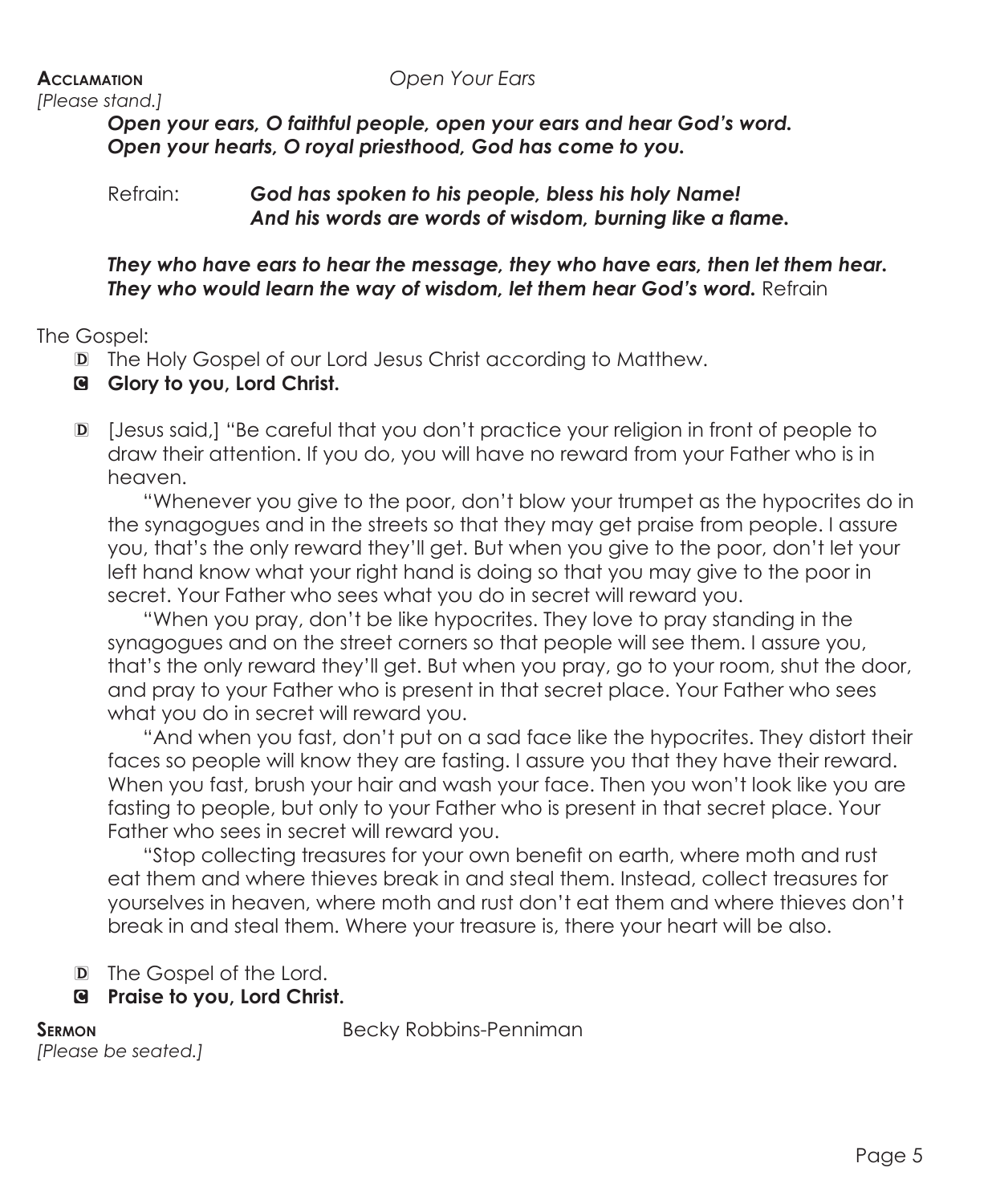### **Sermon Hymn** *God is Here!*

*[Please stand.]*

*God is here! As we your people meet to offer praise and prayer, may we find in fuller measure what it is in Christ we share. Here, as in the world around us, all our varied skills and arts wait the coming of the Spirit into open minds and hearts.*

*Here are symbols to remind us of our life-long need of grace; here are table, font, and pulpit; here the cross has central place. here in honesty of preaching, here in silence, as in speech, here, in newness and revewal, God the Spirit comes to each.*

*Here our children find a welcome in the Shepherd's flock and fold; here as bread and wine are taken, Christ sustains us as of old. Here the servants of the Servant seek in worship to explore what it means in daily living to believe and to adore.*

*Lord of all, of church and kingdom, in an age of change and doubt keep us faithful to the gospel; help us work your purpose out. Here, in this day's dedication, all we have to give, receive: we, who cannot live without you, we adore you! We believe!*

### **The Nicene Creed**

 $\mathbf{M}$  **We believe in one God, the Father, the Almighty, maker of heaven and earth, of all that is, seen and unseen.**

 **We believe in one Lord, Jesus Christ, the only Son of God, eternally begotten of the Father, God from God, Light from Light, true God from true God, begotten, not made, of one Being with the Father. Through him all things were made. For us and for our salvation he came down from heaven: by the power of the Holy Spirit he became incarnate from the Virgin Mary, and was made man. For our sake he was crucified under Pontius Pilate; he suffered death and was buried. On the third day he rose again in accordance with the Scriptures; he ascended into heaven and is seated at the right hand of the Father. He will come again in glory to judge the living and the dead, and his kingdom will have no end.**

 **We believe in the Holy Spirit, the Lord, the giver of life, who proceeds from the Father and the Son. With the Father and the Son he is worshiped and glorified. He has spoken through the Prophets. We believe in one holy catholic and apostolic Church. We acknowledge one baptism for the forgiveness of sins. We look for the resurrection of the dead, and the life of the world to come. Amen.**

### **Prayers of the People**

*[Please stand, kneel, or sit, as you choose.]*

D Let us pray for the Church and for the world.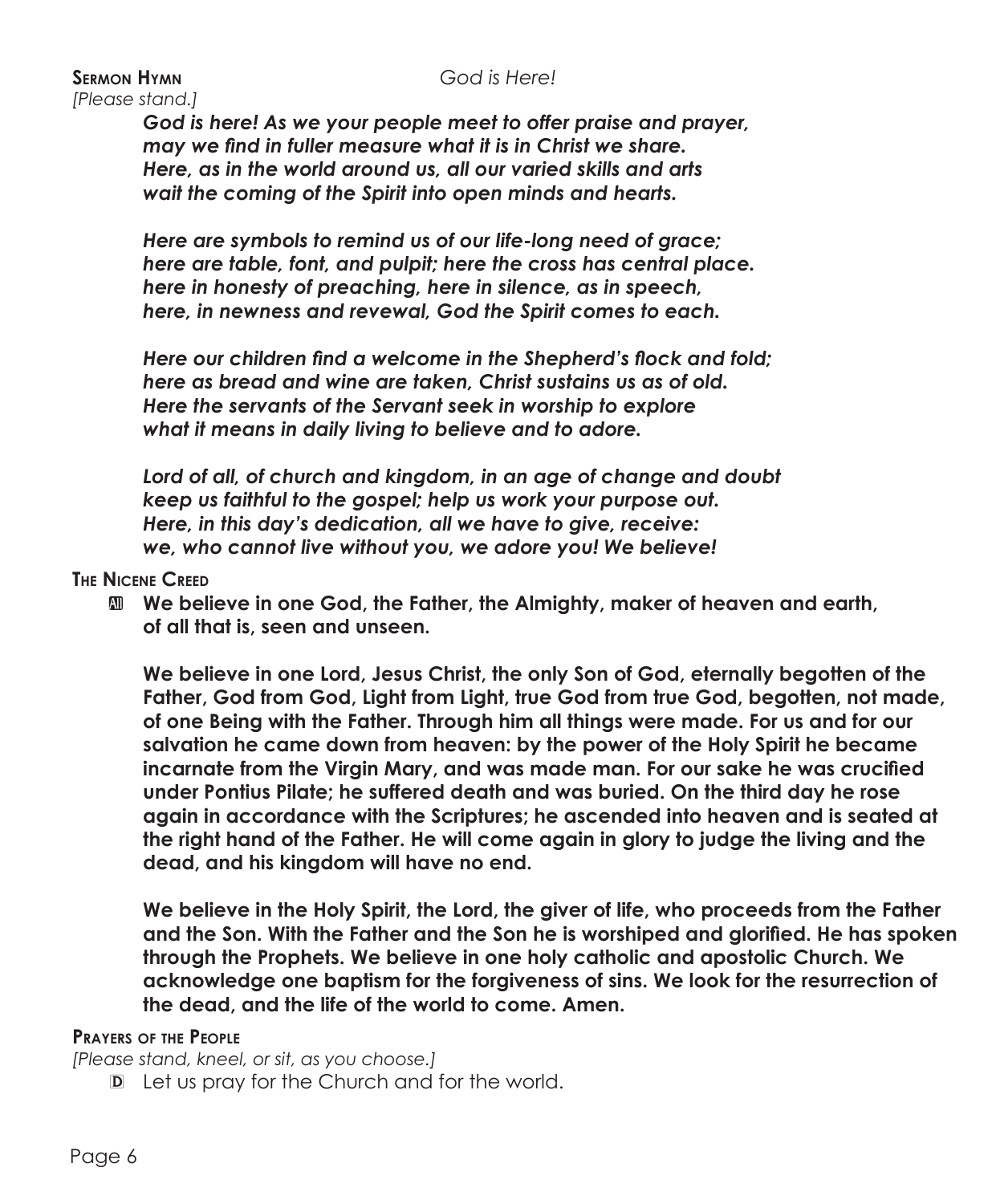- L We pray for all who call you Lord. Renew our spirits that we may worship you joyfully, give our hearts wholly to you in prayer, and gently commend to others the faith that is in us. We pray for all who are in need and who suffer [especially… *read names from notebook*]
- C **Renew us so that we are courageous agents of justice and compassion, and share our resources generously.**
- L We pray for the leaders around the world. Help them to respect all by considering others as equal to themselves, by thinking charitably towards all neighbors near and far, and by seeking to understand and appreciate those who differ from them.
- C **Renew us so that we love and serve others as Christ loves and serves us.**
- L We pray for all who are responsible for the mission and ministry of the church, lay and ordained.
- C **Renew us so that we are humble, patient and act with integrity, using the values and promises of the Reign of God as the foundation of every decision, action or abstention.**
- L We pray for a sense of awe for all you have created and entrusted to us, including our own bodies, your creation, and the lives of others. We give you thanks for the blessings of this life [*read items from notebook*]. You open your hand and fill the earth with good things.
- C **Renew us so that we cherish the gifts you have given us, conserving and healing your creation for the sake of those who come after us.**
- L We pray for those whose life on this earth has ended, [especially… *read names from notebook.*] Let light perpetual shine upon them.
- C **Renew us so that we follow the good examples of your saints, who teach us to enjoy worldly goods and comforts in moderation, and to be honest in our daily life and work.**
- L Let your grace restore us, good Lord, and let your Spirit inspire us.
- C **Renew us and accomplish in us the work of your salvation, that we may show forth your glory in the world. Amen.**

### **Confession & Absolution**

- D Let us confess our sins against God and our neighbor. [*Silence is kept.*]
- a **Have mercy upon us, most merciful Father; in your compassion forgive us our sins, known and unknown, things done and left undone; and so uphold us by your Spirit that we may live and serve you in newness of life, to the honor and glory of your Name; through Jesus Christ our Lord. Amen.**
- P Almighty God have mercy on you, forgive you all your sins through our Lord Jesus Christ, strengthen you in all goodness, and by the power of the Holy Spirit keep you in eternal life.
- C **Amen.**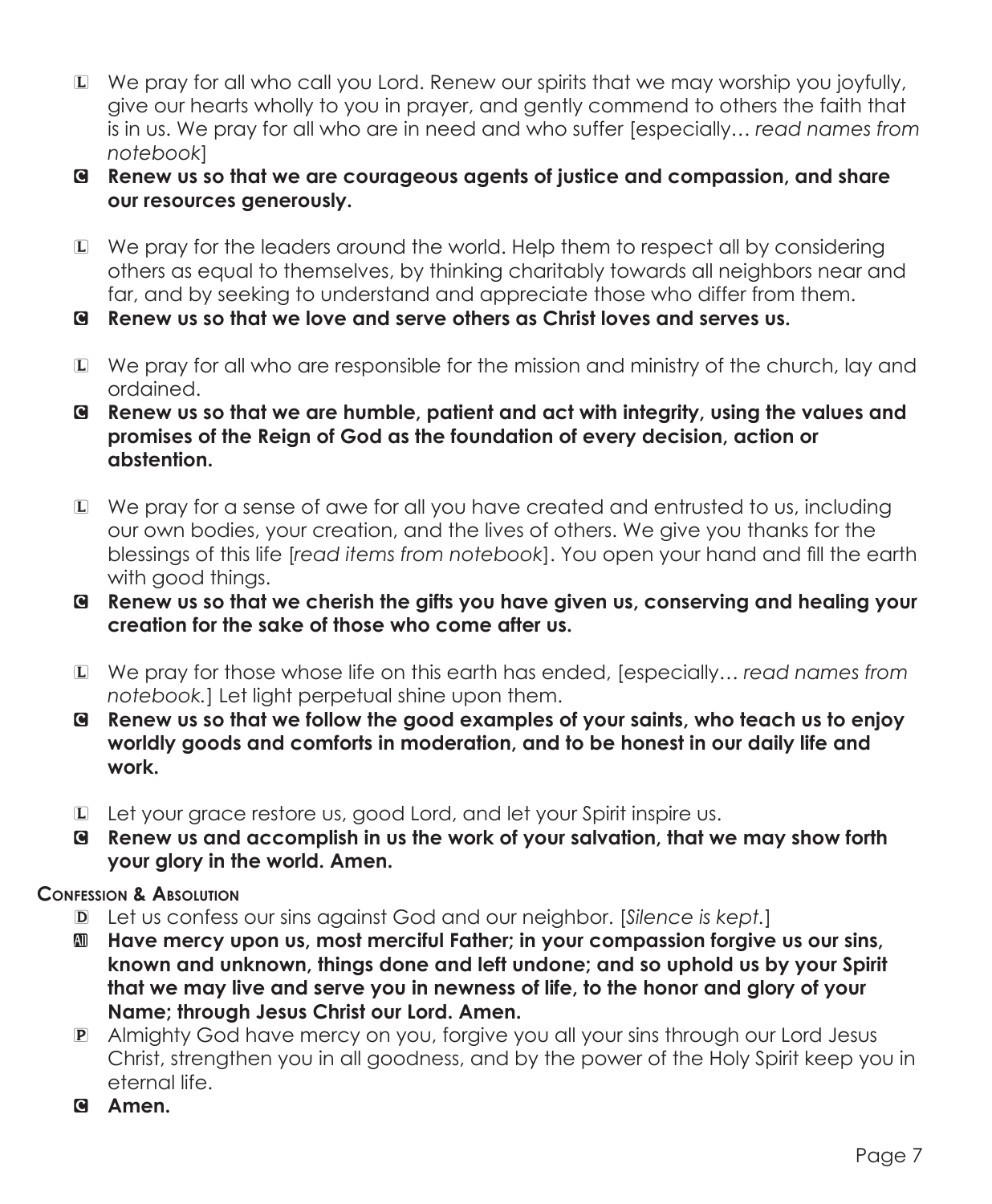### **Prayers and Blessings**

*[Please be seated.]*

### **The Greeting of Peace**

*[Please stand.]*

- P We meet in Christ's name.
- C **Let us share his peace.** [*All may greet one another in the name of the Lord.*]

## **The Holy Communion**

### **Offertory Sentence**

D Walk in love, as Christ loved us and gave himself for us, an offering and sacrifice to God. Bring your tithes, gifts and offering with gladness.

**Offertory** *Lead Me, Lord* S. Wesley

*[Please be seated.]*

### **Presentation**

*[Please stand when the offering plates are given to the Deacon.]*

D Blessed are you, O God, maker of all, including these gifts representing our selves, our time, and our possessions. Grant that we may use what has been gathered here to be a blessing to your world.

**Presentation Hymn** *We Give Thee but Thine Own*

a *We give thee but thine own, whate'er the gift may be; all that we have is thine alone, a trust, O Lord, from thee.*

### *The captive to release, to God the lost to bring, to teach the way of life and peace—it is a Christ-like thing.*

**The Great Thanksgiving:** Prayer A [Book of Common Prayer]

- P The Lord be with you.
- C **And also with you**.
- P Lift up your hearts.
- C **We lift them to the Lord**.
- P Let us give thanks to the Lord our God.
- C **It is right to give God thanks and praise.**
- P It is right, and a good and joyful thing, always and everywhere to give thanks to you, Father Almighty, Creator of heaven and earth. You bid your faithful people cleanse their hearts, and prepare with joy for the Paschal feast; that, fervent in prayer and in works of mercy, and renewed by your Word and Sacrament, they may come to the fullness of grace which you have prepared for those who love you. Therefore we praise you, joining our voices with Angels and Archangels and with all the company of heaven, who for ever sing this hymn to proclaim the glory of your Name: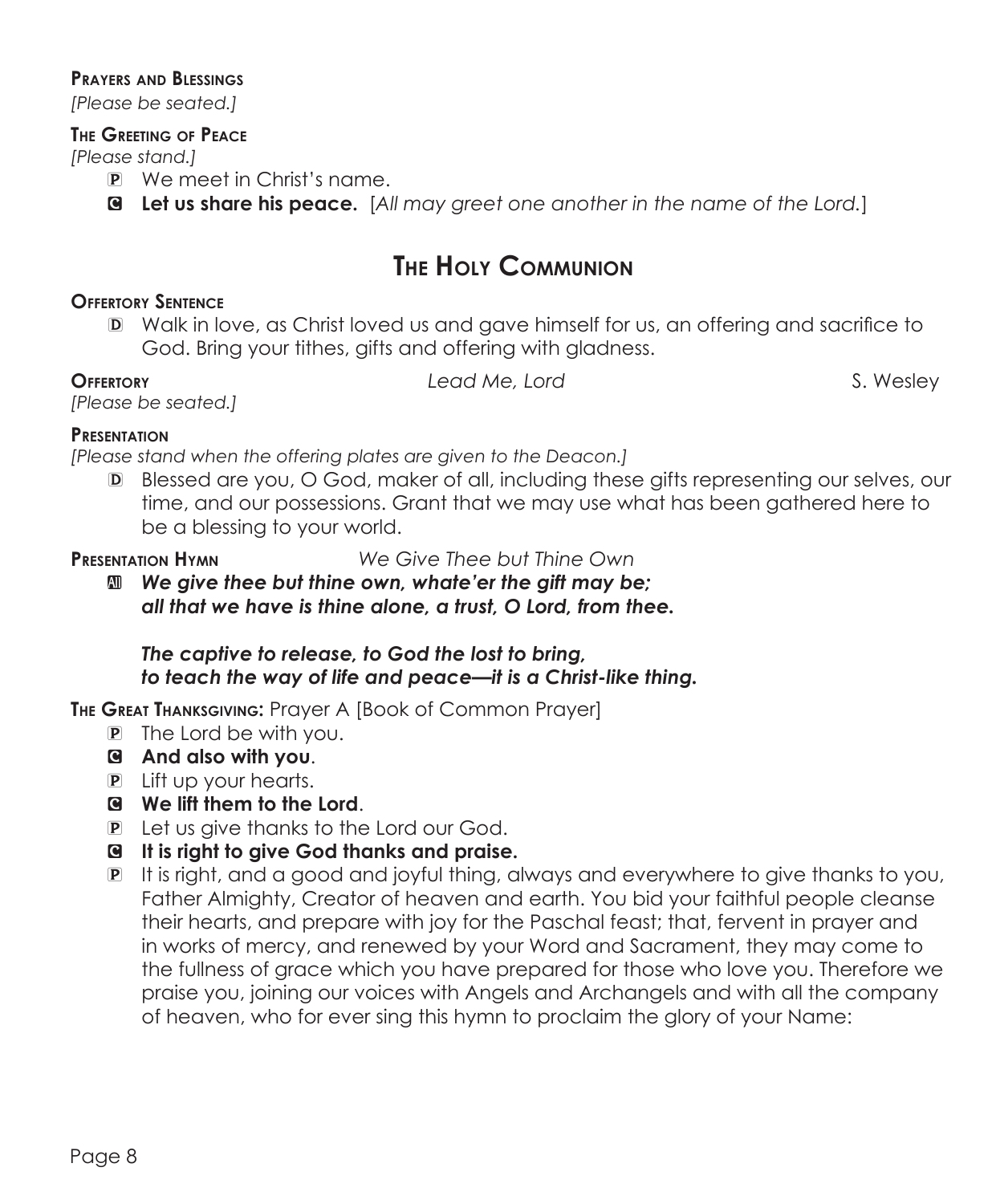### **Sanctus** *Holy, Holy, Holy*

C *Holy, holy, holy Lord, God of power and might, heaven and earth are full of your glory. Hosanna in the highest. Blessed is he who comes in the name of the Lord. Hosanna in the highest. Hosanna in the highest.*

*[Kneel or stand , as you choose]*

- P Holy and gracious Father: In your infinite love you made us for yourself; and, when we had fallen into sin and become subject to evil and death, you, in your mercy, sent Jesus Christ, your only and eternal Son, to share our human nature, to live and die as one of us, to reconcile us to you, the God and Father of all.
- P He stretched out his arms upon the cross, and offered himself, in obedience to your will, a perfect sacrifice for the whole world.

 On the night he was handed over to suffering and death, our Lord Jesus Christ took bread; and when he had given thanks to you, he broke it, and gave it to his disciples, and said, "Take, eat: This is my Body, which is given for you. Do this for the remembrance of me."

 After supper he took the cup of wine; and when he had given thanks, he gave it to them, and said, "Drink this, all of you: This is my Blood of the new covenant, which is shed for you and for many for the forgiveness of sins. Whenever you drink it, do this for the remembrance of me."

Therefore we proclaim the mystery of faith:

- C **Christ has died. Christ is risen. Christ will come again.**
- **M** We celebrate the memorial of our redemption, O Father, in this sacrifice of praise and **thanksgiving. Recalling his death, resurrection, and ascension, we offer you these gifts. Sanctify them by your Holy Spirit to be for your people the Body and Blood of your Son, the holy food and drink of new and unending life in him.**

 **Sanctify us also that we may faithfully receive this holy Sacrament, and serve you in unity, constancy, and peace; and at the last day bring us with all your saints into the joy of your eternal kingdom.** 

- P All this we ask through your Son Jesus Christ. By him, and with him, and in him, in the unity of the Holy Spirit all honor and glory is yours, Almighty Father, now and for ever.
- C **AMEN.**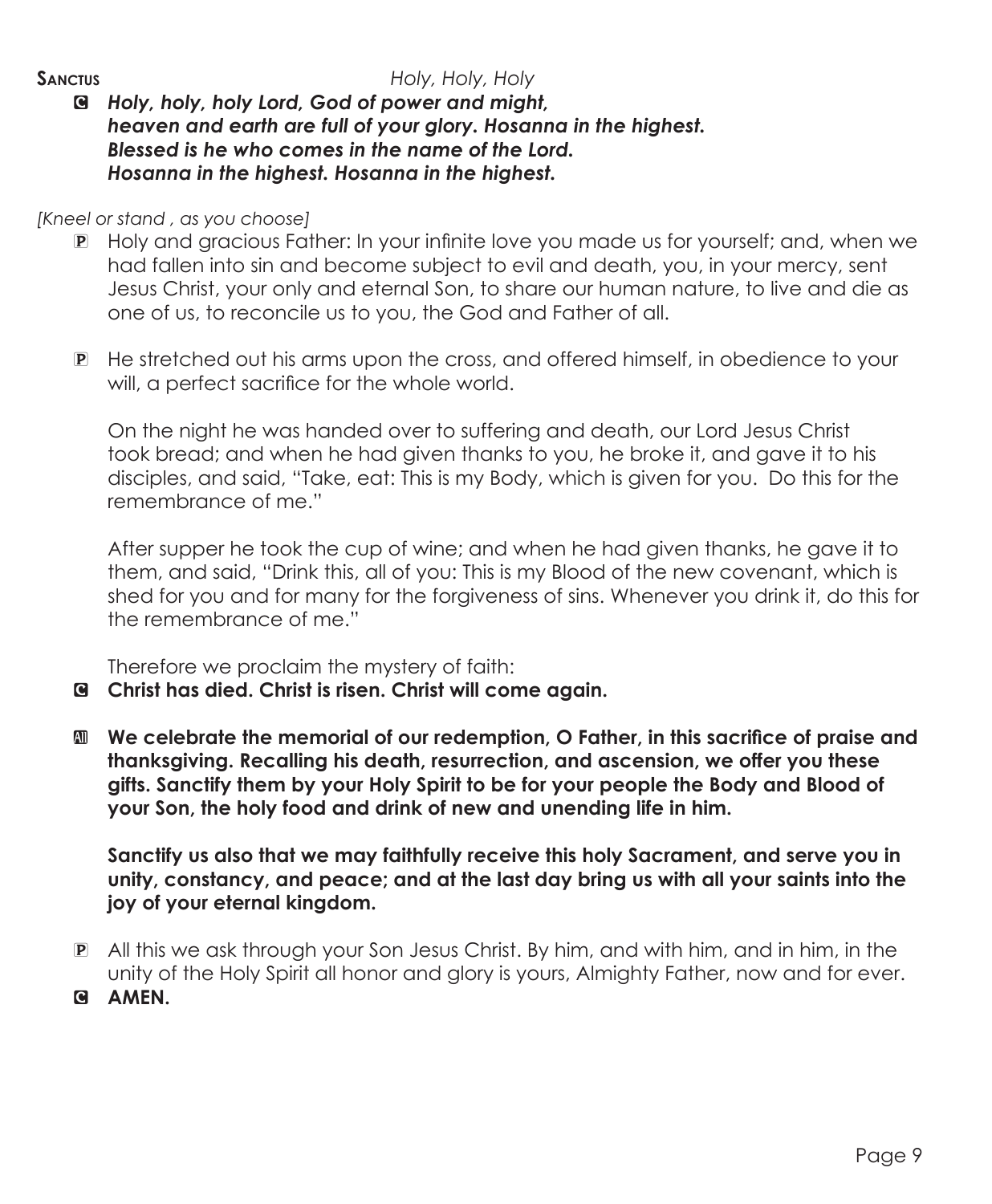**The Lord's Prayer**

- P And now as our Savior Christ has taught us, we are bold to say:
- a **Our Father, who art in heaven, hallowed be thy Name, thy kingdom come, thy will be done, on earth as it is in heaven. Give us this day our daily bread. And forgive us our trespasses, as we forgive those who trespass against us. And lead us not into temptation, but deliver us from evil. For thine is the kingdom, and the power, and the glory, for ever and ever. Amen.**

**The Breaking of the Bread**

- P Christ our Passover is sacrificed for us;
- C **Therefore let us keep the feast.**

| <b>FRACTION ANTHEM</b> | Jesus, Lamb of God                           | S164 |
|------------------------|----------------------------------------------|------|
|                        | Jesus, Lamb of God: have mercy on us.        |      |
|                        | Jesus, bearer of our sins: have mercy on us. |      |
|                        | Jesus, redeemer, redeemer of the world:      |      |
|                        | give us your peace, give us your peace.      |      |

P The Gifts of God for the People of God. Take them in remembrance that Christ died for you, and feed on him in your hearts by faith, with thanksgiving.

*[You may be seated. All are welcome at the Lord's Table. Please follow the directions of the usher, who will let you know when it's your turn to go to the altar rail. You may stand or kneel. To receive, hold your hands in front of you, one palm over the other. The priest will place a wafer there. You may either consume it immediately, and then sip from the cup of wine when it comes to you, or, you may wait and dip the wafer into the wine. When you are finished, please return to your seat by the side aisle.]*

### **Our Prayer Team will be in the south narthex (at the back of the church) during Holy Communion to pray with you for healing, guidance, a loved one, or anything else on your heart.**

### **Communion Music**

*[Please remain seated.]*



Page 10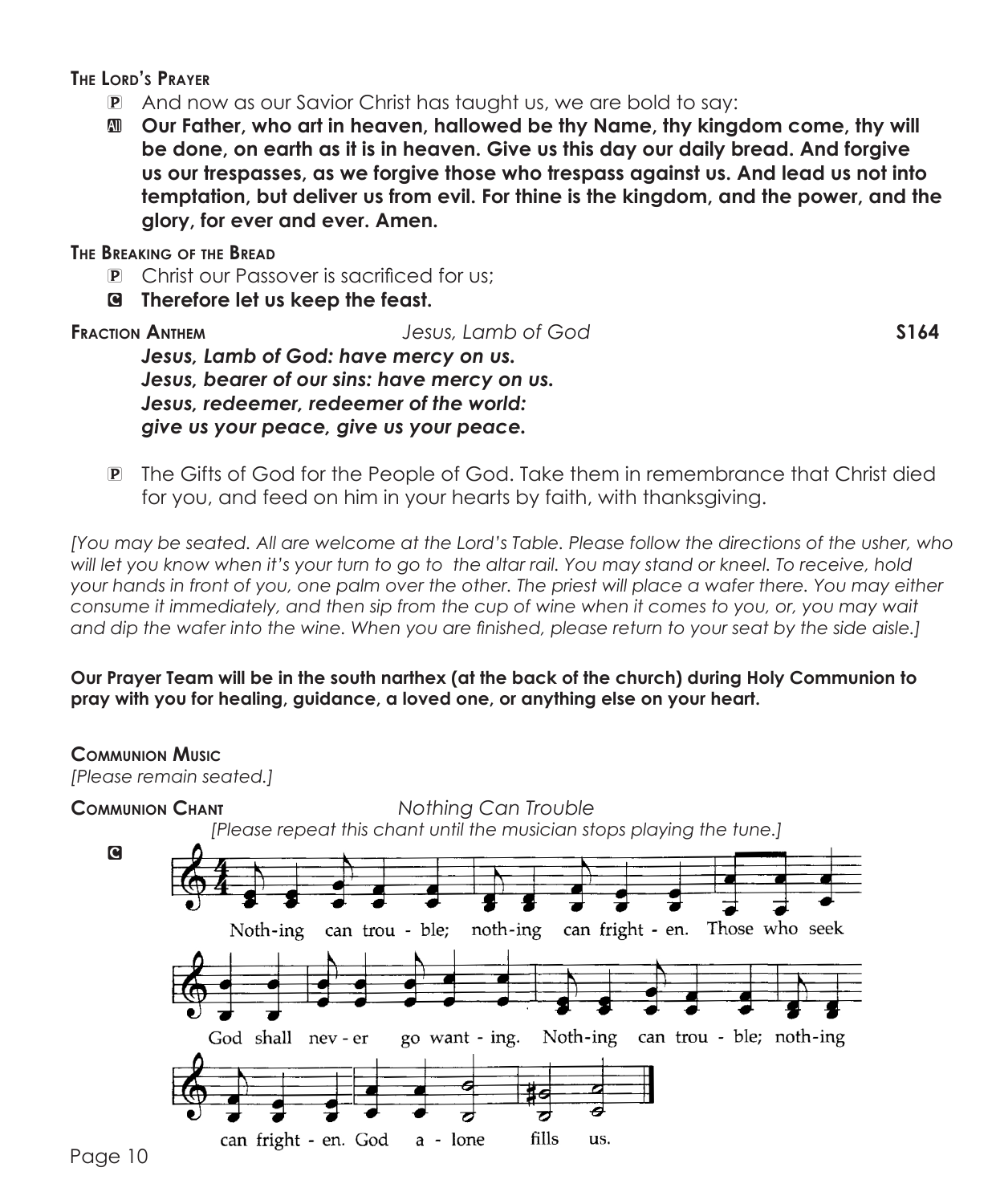### **Prayer After Communion**

*[Please stand or kneel, as you choose.]*

- P Let us pray…
- C **Almighty and everliving God, we thank you for feeding us with the spiritual food of the most precious Body and Blood of your Son our Savior Jesus Christ; and for assuring us in these holy mysteries that we are living members of the Body of your Son, and heirs of your eternal kingdom. And now, Father, send us out to do the work you have given us to do, to love and serve you as faithful witnesses of Christ our Lord. To him, to you, and to the Holy Spirit, be honor and glory, now and for ever. Amen.**

### **The Blessing**

*[Please stand.]*

- P God give you open ears that the Word may revive you; an open mind that the Spirit may refresh you, and an open heart that Love may renew you, and the blessing of God, the Father, the Son and the Holy Spirit, be with you and remain with you always.
- C **Amen.**

### **Sending Hymn** *Live Into Hope*

*Live into hope of captives freed, of sight regained, the end of greed. The oppressed shall be the first to see the year of God's own jubilee!*

*Live into hope! The blind shall see with insight and with clarity, removing shades of pride and fear, a vision of our God brought near.*

*Live into hope of liberty, the right to speak, the right to be, the right to have one's daily bread, to hear god's word and thus be free.*

*Live into hope of captives freed from chains of fear or want or greed. God now proclaims our full release to faith and hope and joy and peace.*

**The Dismissal**

 $\mathbb P$  Go in peace to love and serve the Lord.

C **Thanks be to God!**

**PostLUDE** *Fugue on the Kyrie* **P. DuMage P. DuMage**